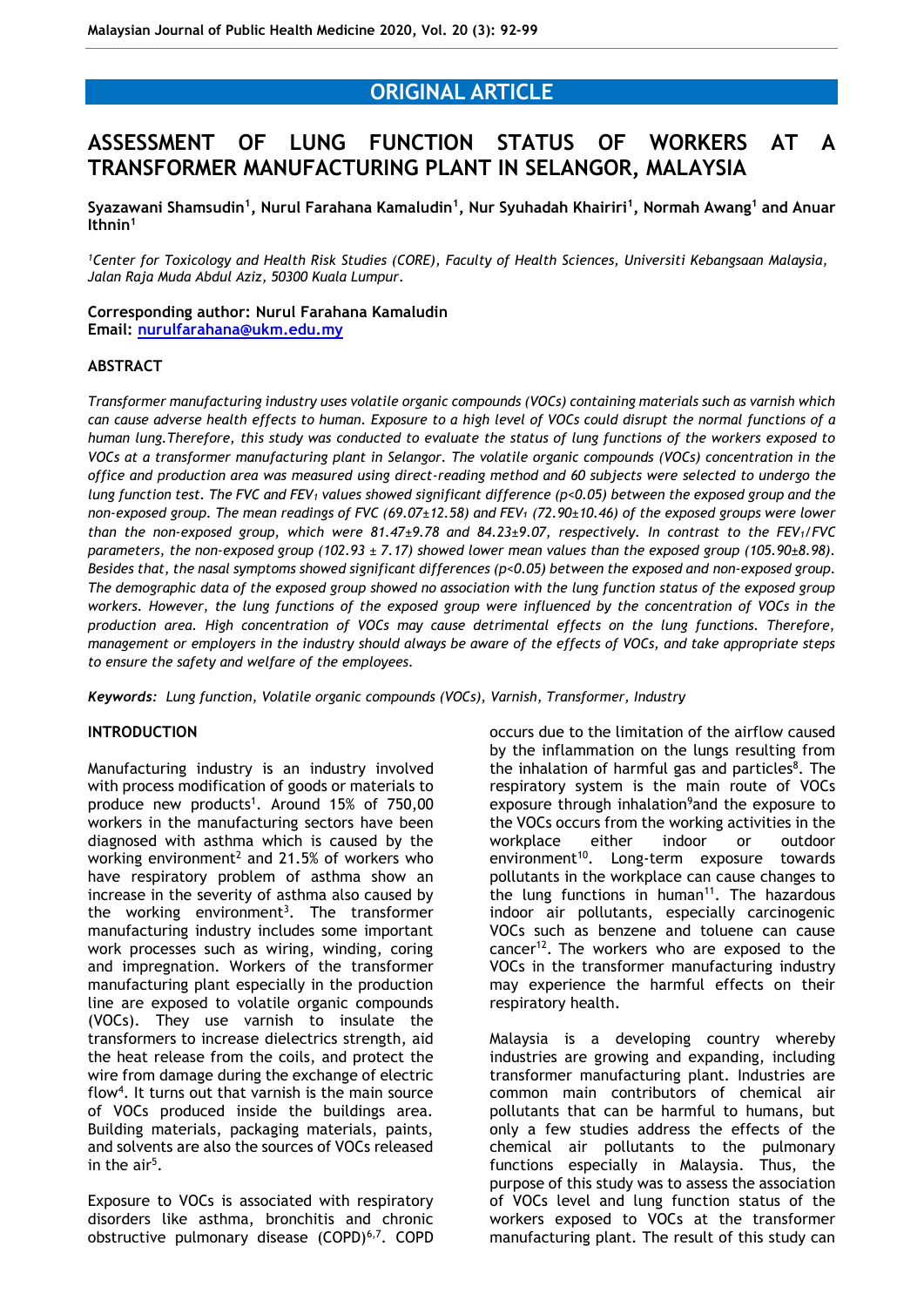be used by the management to take the control measures. As stipulated in the Occupational Safety and Health Act 1994 (Act 514), it is important for both employees and employers to practice safety and health in a workplace to maintain the safety and health of the workers.

### **METHODS**

## **Study subject**

This was a cross-sectional study. A total of 60 nonasthmatic workers who worked more than 3 months was chosen for this study as the subjects. The subjects were divided into two groups: exposed (N=30) and non-exposed group (N=30). Thirty workers were exposed to VOCs in the production area and 30 non-exposed subjects worked in the office of the transformer manufacturing plant. All subjects were working 8 hours per day and 5 days per week. This study was conducted after obtaining an approval from the Research and Ethics Committee Universiti Kebangsaan Malaysia (UKM) Medical Centre, Malaysia (UKM reference number PPI/111/8/JEP-2019-039 dated 25 January 2019) and informed consent from the subjects.

## **Ambient level of VOCs**

The VOCs concentrations were measured in the ambient indoor air. Air sampling was carried out to determine the VOCs concentrations by using a calibrated portable sensor (Aeroqual series 500) in both office and production area. There were 5 sampling points in the office area. These sampling points in the office were identified by each department as all worked in the same area with an open space (S1- quality control and engineering, S2- marketing, S3- finance, S4 human resources, and S5- photocopier and printers area). As for the production area, there were 8 sampling points selected based on the main workstation: S1, S2- impregnation (near varnish tank and oven), S3 and S4-finishing (painting the transformer and quality check), S5 production of small transformer, S6- coring and winding of domestic transformer, S7-winding of large transformer, and S8-preparing area. The air sampling was conducted during 8 working hours, whereby the time should be evenly distributed into 4 time-slots. Then, the measurement was taken 3 times in 10-minute intervals at each sampling point.

#### **Questionnaire survey**

Each subject from both groups was interviewed and given a questionnaire adapted from the American Thoracic Society (ATS)<sup>13</sup>. The questionnaire was used to collect the sociodemographic data of the workers to be associated with the lung functions test results. There were three sub-sections in the questionnaire: sociodemographic information, health status of the

subject (respiratory symptoms) and working environment (the ventilation system, personal protective equipment (PPE) in the workplace).

### **Lung function test**

The lung function test (LFT) was conducted on both exposed group (n=30) and non-exposed group  $(n=30)$  following the ATS guidelines<sup>13,14</sup>. The parameter of tests; forced vital capacity (FVC), forced expiratory volume in one second ( $FEV<sub>1</sub>$ ) and FEV1/FVC ratio were recorded by using calibrated Cosmed Pony FX Desktop Spirometer. The LFT was conducted during working hours (0800 to 1700). The accurate techniques of performing the LFT were demonstrated to the subjects before starting the test. Each subject was required to sit with a straight back and shoulder. After that, the subject must take a deep breath before doing the test. Each subject was given three trials and the best results were selected as the final results for the statistical analysis.

## **Statistical analysis**

The statistical analysis was performed using Statistical Package of Social Sciences (SPSS) version 25.0. A normality test was done to assess the distribution of the collected data and whether the data were normally distibuted. Sociodemographic data were presented descriptively while VOCs concentrations and LFT parameters were presented as mean  $\pm$  standard deviation. Independent t-test was used to compare lung function parameter between exposed and nonexposed groups. The association between demographic factor and lung function status of exposed workers was tested by Chi-Square or Fisher's Exact test. Pearson correlation statistical analysis was used to correlate the relationship between VOCs concentration and lung function parameter of exposed workers. A *p*-value < 0.05 was considered sigificant.

# **RESULTS**

# **Concentration of VOCs**

Table 1 shows the level of VOCs concentration in the office and production area. All the concentration of VOCs in the office area was less than 3 ppm, not exceeding the acceptable limit set by the Industrial Code of Practice on Indoor Air Quality (ICOP)<sup>15</sup>. The highest concentration of VOCs in the office area was at sampling point 2, which was 1.72±0.70 ppm. Meanwhile, the VOCs concentrations in the production area were higher (>3 ppm) than the office area except for the sampling point 8, which was  $2.83\pm0.22$  ppm. The highest concentration of VOCs at the production area was at sampling point 1, followed by sampling point 6 which were 5.55±0.09 ppm and  $5.43 \pm 0.32$  ppm, respectively.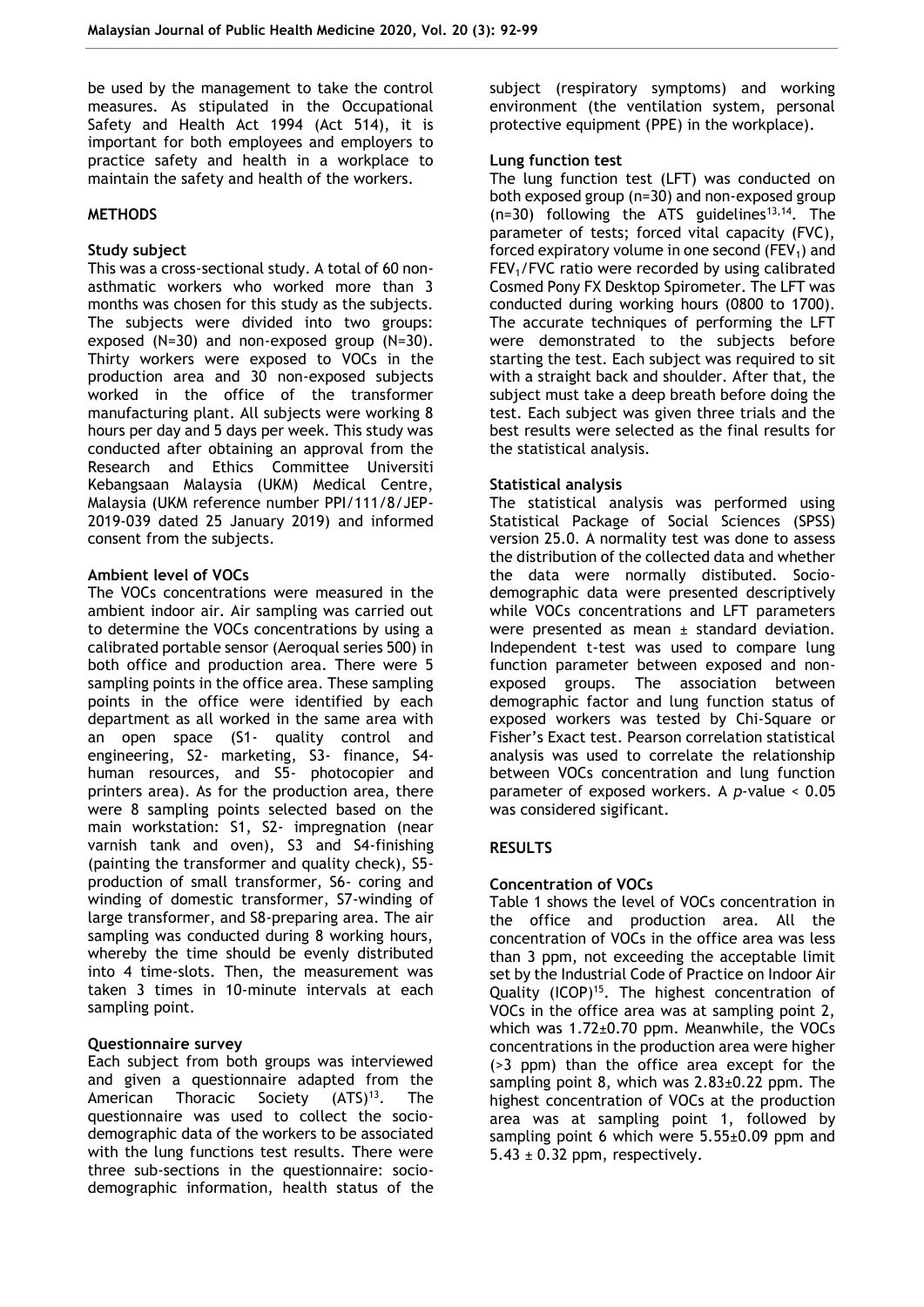| Sampling area | rable 1. TOCs concentration at orrice and production area<br><b>Sampling points</b> | <b>VOCs concentration</b> | Average concentration |
|---------------|-------------------------------------------------------------------------------------|---------------------------|-----------------------|
|               |                                                                                     | (ppm)                     | (ppm)                 |
| Office        | 1                                                                                   | $1.29 \pm 0.22$           | $0.84 \pm 0.67$       |
|               | $\overline{2}$                                                                      | $1.72 \pm 0.70$           |                       |
|               | 3                                                                                   | $0.74 \pm 0.04$           |                       |
|               | $\overline{4}$                                                                      | $0.25 \pm 0.14$           |                       |
|               | 5                                                                                   | $0.18 \pm 0.10$           |                       |
| Production    | 1                                                                                   | $5.55 \pm 0.09$           | $4.45 \pm 0.32$       |
|               | $\overline{2}$                                                                      | $4.60 \pm 0.35$           |                       |
|               | 3                                                                                   | $4.57 \pm 0.27$           |                       |
|               | $\overline{\mathbf{4}}$                                                             | $4.92 \pm 0.16$           |                       |
|               | 5                                                                                   | $4.11 \pm 0.16$           |                       |
|               | 6                                                                                   | $5.43 \pm 0.32$           |                       |
|               | 7                                                                                   | $3.62 \pm 0.16$           |                       |
|               | 8                                                                                   | $2.83 \pm 0.22$           |                       |
|               |                                                                                     |                           |                       |

# **Table 2: Demographic data of exposed and non-exposed group (n=60).**

| Demographic data         | <b>Exposed group</b><br>Total subject, (n= 30)<br>$n(\%)$ | Non-exposed group<br>Total subject, (n=30)<br>$n(\%)$ |
|--------------------------|-----------------------------------------------------------|-------------------------------------------------------|
| Gender                   |                                                           |                                                       |
| Male                     | 19(63.3)                                                  | 13(43.3)                                              |
| Female                   | 11(36.7)                                                  | 17(56.7)                                              |
| Race                     |                                                           |                                                       |
| Malay                    | 18(60.0)                                                  | 22(73.3)                                              |
| Indian                   | 11(36.7)                                                  | 4(13.3)                                               |
| Chinese                  | 1(3.3)                                                    | 3(10.0)                                               |
| <b>Others</b>            | 0                                                         | 1(3.3)                                                |
| <b>Smoking Status</b>    |                                                           |                                                       |
| Smoker                   | 7(23.3)                                                   | 7(23.3)                                               |
| Non-smoker               | 23(76.7)                                                  | 23(76.7)                                              |
| <b>Working years</b>     |                                                           |                                                       |
| < 20 years               | 11(36.7)                                                  | 17(56.7)                                              |
| $\geq 20$ years          | 19(63.3)                                                  | 13(43.3)                                              |
| <b>BMI</b>               |                                                           |                                                       |
| $< 25.0$ (Normal)        | 16(53.3)                                                  | 17(56.7)                                              |
| $\geq$ 25.0 (Overweight) | 14(46.7)                                                  | 13(43.3)                                              |
| Age (years)              |                                                           |                                                       |
| $< 30$                   | 2(6.7)                                                    | 5(16.7)                                               |
| $30 - 50$                | 20(66.7)                                                  | 20(66.7)                                              |
| $>50$                    | 8(26.7)                                                   | 5(16.7)                                               |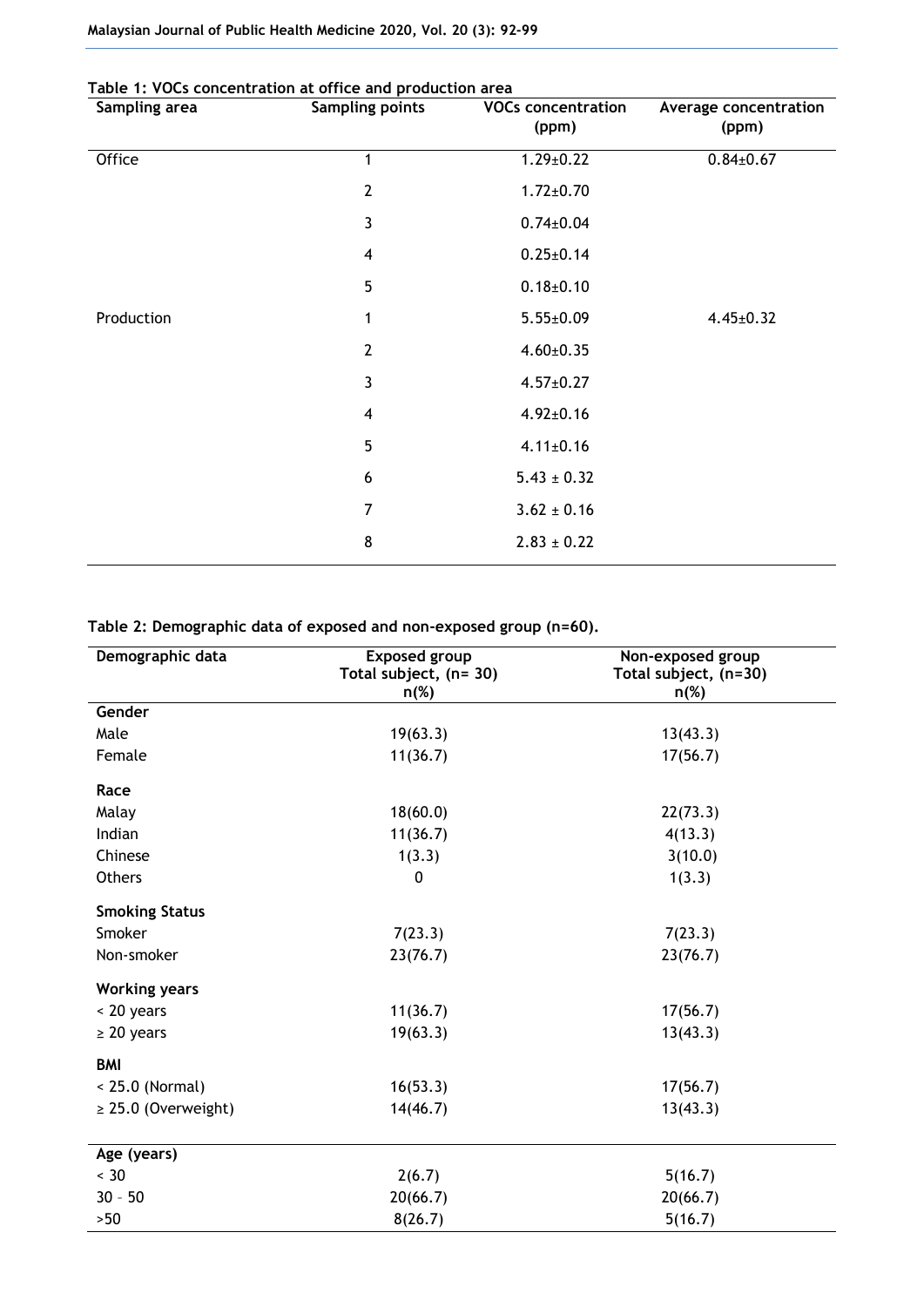## **Socio-demographic characteristic**

Table 2 presents the demographic data of the subjects of both exposed group (n=30) and nonexposed group (n=30). There were more male workers (63.3%) in the exposed group compared to non-exposed group, which majority was female (56.7%). Most of the subjects from both group were Malay and they had a normal body mass index (BMI). As for the smoking status, both group showed few workers who smoked (23.3%).

# **Lung Function Findings**

The description of the average estimation of lung function parameters (FVC,  $FEV_1$  and  $FEV_1/FVC$ ) for both exposed and non-exposed group was shown in Table 3. Based on the results, the mean of FVC and  $FEV<sub>1</sub>$  of the exposed group was lower than the non-exposed group. The FEV₁/FVC parameter showed higher percentages in the

exposed group than the non-exposed group, with 105.90±8.98 and 102.93±7.17, respectively. Independent t-test analysis showed that there were significant differences (*p* < 0.05) in the FVC and  $FEV<sub>1</sub>$  in the exposed and non-exposed group. The exposed group showed a decline in the lung functions.

| <b>Parameter</b>             | Exposed group<br>(mean ± stdev) | Non-exposed group<br>(mean $\pm$ stdev) | <i>p</i> -value |
|------------------------------|---------------------------------|-----------------------------------------|-----------------|
| FVC $(\%)$                   | $69.07 \pm 12.58$               | $81.47 \pm 9.78$                        | $0.000*$        |
| $FEV_1$ (%)                  | $72.90 \pm 10.46$               | $84.23 \pm 9.07$                        | $0.000*$        |
| FEV <sub>1</sub> /FVC $(\%)$ | $105.90 \pm 8.98$               | $102.93 \pm 7.17$                       | 0.163           |

**Table 3: Lung function parameters (FVC, FEV<sup>1</sup> and FEV1/FVC) of exposed and non-exposed groups.**

\*significance value is *p* < 0.05

According to the Global Initiative Chronic Obstructive Lung Disease (GOLD)<sup>16</sup>, the normal status indicates that the subject has normal spirometry reading while abnormal status indicates that the subject is in either restrictive or obstructive condition. The descriptive analysis showed 80.0% of the exposed group had abnormal status of lung functions and another 20% of them had normal. As for the non-exposed group, 56.7% of the subjects had normal lung functions and 43.3% had abnormal status.

The respiratory symptoms among exposed workers and non-exposed workers were presented in Table 4. The association was conducted between the lung function status and demographic data of the workers. Statistical results showed that cough and dyspnea did not have a significant association in either exposed or non-exposed group. Both groups showed similar patterns on the respiratory symptoms of cough and dyspnea. However, nasal symptoms showed a statistically significant association between both groups.

| Table 4: The respiratory symptoms among exposed and non-exposed groups. |  |  |  |
|-------------------------------------------------------------------------|--|--|--|
|                                                                         |  |  |  |

| <b>Respiratory symptoms</b> | <b>Exposed group</b><br>$(n=30)$<br>$n(\%)$ | Non-exposed group<br>$(n=30)$<br>$n(\%)$ | p-value  |
|-----------------------------|---------------------------------------------|------------------------------------------|----------|
| Cough                       |                                             |                                          |          |
| Yes                         | 7(11.7)                                     | 4(6.7)                                   | 0.317    |
| No                          | 23(38.3)                                    | 26(43.4)                                 |          |
| <b>Dyspnea</b>              |                                             |                                          |          |
| Yes                         | 2(3.3)                                      | 2(3.3)                                   | 1.000    |
| No                          | 28(46.7)                                    | 28(46.7)                                 |          |
| <b>Nasal symptoms</b>       |                                             |                                          |          |
| Yes                         | 21(35.0)                                    | 28(46.7)                                 | $0.042*$ |
| No                          | 9(15.0)                                     | 2(3.3)                                   |          |

\*significant value is *p* < 0.05

Table 5 showed the association of demographic data with lung function status of the exposed group. Working years, smoking status and BMI of the workers did not show a significant association (*p* > 0.05) with respect to the lung function status

of the exposed group. Therefore, working years, smoking habits and BMI has no direct effect on the lung conditions of the exposed workers.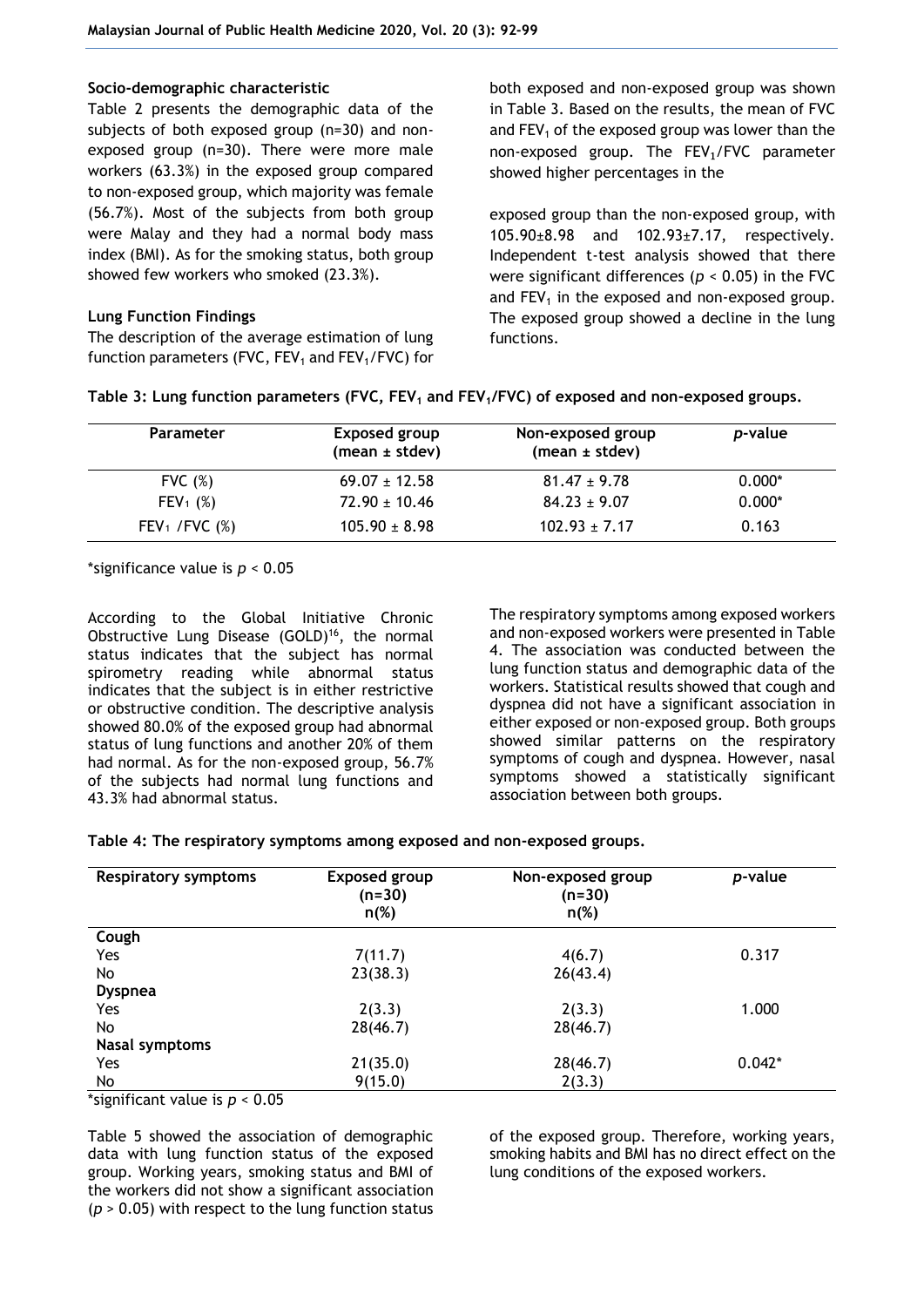| Table 5: Association of demographic data with lung function status of exposed group. |  |
|--------------------------------------------------------------------------------------|--|
|--------------------------------------------------------------------------------------|--|

| Socio-demographic     | Lung function test status |               | <i>p</i> -value |
|-----------------------|---------------------------|---------------|-----------------|
| factors               | Normal $n$ (%)            | Abnormal n(%) |                 |
| <b>Working years</b>  |                           |               |                 |
| $\leq$ 20 years       | 3(10.0)                   | 7(23.3)       | 0.372           |
| $\geq$ 20 years       | 3(10.0)                   | 17(56.7)      |                 |
| <b>Smoking status</b> |                           |               |                 |
| Yes                   | 3(10.0)                   | 4(13.3)       | 0.120           |
| No.                   | 3(10.0)                   | 20(66.7)      |                 |
| <b>BMI</b>            |                           |               |                 |
| $<$ 25.0 (normal)     | 5(16.7)                   | 11(36.7)      | 0.175           |
| $\geq$ 25.0 (obesity) | 1(3.3)                    | 13(43.3)      |                 |

\*significant value is *p* < 0.05

The relationship between the parameter of lung function (FVC,  $FEV_1$  and  $FEV_1/FVC$ ) of the exposed group and VOCs concentration at the production area was tabulated in Table 6. The results showed that there were negative and medium associations of FVC and FEV<sub>1</sub> with VOCs concentration,  $r = -$ 0.435 and  $r = -0.431$ .

respectively. However, the FEV1/FVC parameter showed positive and medium correlation with the concentration of VOCs, obtaining  $r = 0.622$ . There were no significant differences between the lung function parameters and the VOCs concentrations in the production area.

**Table 6: Association of VOCs concentration with lung function parameter of exposed group**.

| <b>Parameter of LFT</b> | VOCS concentration (n=8)   |         |  |
|-------------------------|----------------------------|---------|--|
|                         | <b>Pearson correlation</b> | p-value |  |
| FVC $(\%)$              | $-0.435$                   | 0.282   |  |
| FEV $(\%)$              | $-0.431$                   | 0.286   |  |
| FEV/FVC                 | 0.622                      | 0.100   |  |

\*significant value is *p* < 0.05

#### **DISCUSSION**

In the office area, all the concentration of VOCs was below 3 ppm and they did not exceed the acceptable limit set by ICOP<sup>15</sup>. The VOCS concentrations in the office area may be influenced by the indoor sources. Building materials such as paint, solvents, air fresheners and furniture have been shown to be the largest contributor to VOCs in an indoor environment $17$ . Generally, the VOCs concentrations in the production area were significantly higher compared to the office area. This finding was reliable as the main source of the VOCs emission, which was varnish, was in the production area. Varnish contains high VOCs components that will increase the VOCs exposure especially if less ventilation is added in the workplace<sup>18</sup>. In addition to that, the increase of VOCs concentration is inversely related with the movement of the air in the buildings<sup>19</sup>. This indicates that workers who work within the production area are exposed to high level of VOCs concentrations. Apparently, the higher exposure to this air pollutant might deteriorate the respiratory health and cause adverse health effects such as dizziness, nausea, mucosal irritation and inflammation<sup>20, 21</sup>.

The mean values of lung function parameters (FVC and  $FEV<sub>1</sub>$ ) showed significant differences between the exposed and non-exposed groups. The exposed group showing a decline in lung function could be attributed to the higher VOCs concentration in the production area. Workers exposed to toxic pollutants such VOCs potentially experience adverse effects on their respiratory health $^{22}$ . Irritation on the airways of the lungs caused by the release of the chemicals at work can lead to respiratory problems $23$ . Our findings were parallel with several studies. Studies by Mehta et al. $^{24}$  and Prasetyo et al. $^{25}$  showed significant decrease of lung function parameters among petrol pump workers and gasoline station workers due to the exposure to VOCs. According to the standard guideline by GOLD<sup>16</sup>, the exposed group suffers a restrictive condition when the parameter of FVC and FEV<sub>1</sub> is below 80% while the FEV₁/FVC is above 70%. High doses of VOCs in the ambient environment lead to the changes of the respiratory tract and lung function of a person<sup>18</sup>.

Previous studies by CY et al.<sup>26</sup> and Saijo et al.<sup>27</sup> found that VOCs concentration was associated with respiratory symptoms such as cough, nasal symptoms and respiratory problems among the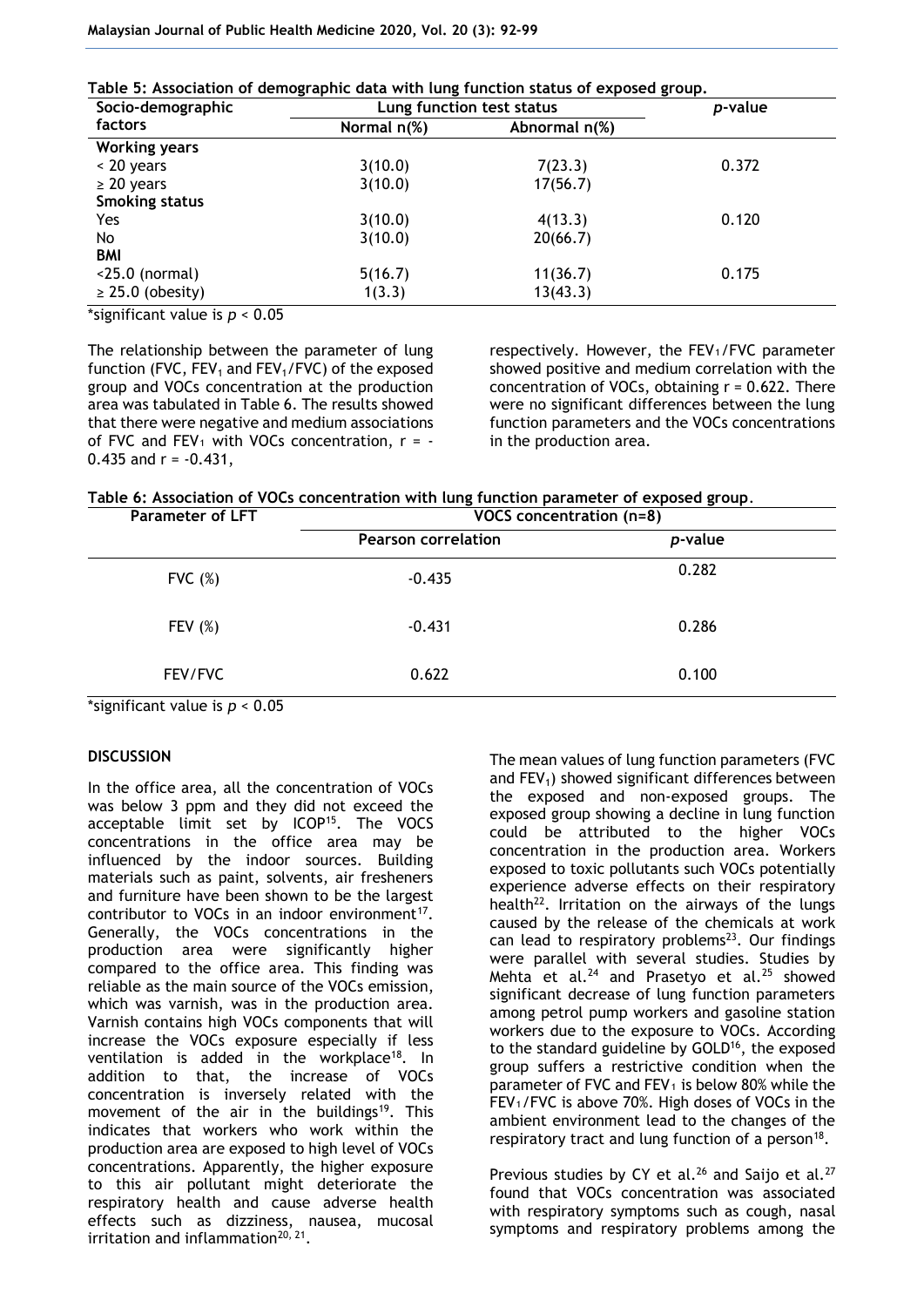industrial workers. But, the deterioration of the subjects' lung functions in this study was only associated with nasal symptoms and not with cough and dyspnea symptoms. BMI, smoking habits and working years did not show a significant association with lung function status of the exposed group. Research by Lin et al.<sup>28</sup> and Zhou et al.<sup>29</sup> also found no significant interaction on the exposure of VOCs pollutant in active smoker and non-smoker. Another study also found that BMI did not directly affect the lung function status of the workers<sup>30</sup>. Insignificant association results might be due to other confounding factors such as age and gender. Volume and lung capacity of the elderly are much lower compared to adult lung capacity. In the aspect of gender, male has larger lung capacity as compared to female $31$ .

In this study, the deterioration of workers' lung functions might be associated with the VOCs concentration in the production area via general exposure. However, this study has some limitations. Further studies such as the personal exposure to target pollutants should be conducted to find the culprit that harms the respiratory health and other possible diseases.

## **CONCLUSION**

In conclusion, the concentration of VOCs at the production area was higher compared to the office area. The results also showed a decline in the lung functions of the exposed group possibly due to higher level of VOCs concentrations. Therefore, the indoor air pollutants need to be monitored and controlled such as by using biofiltration to assure safe and healthy working environment for workers.

#### **Conflict of interest**

The authors declare no potential conflict of interest.

#### **Acknowledgment**

The authors gratefully acknowledge the workers of the transformer manufacturing plant for participating in this study and thank the laboratory assistant of Environmental Health & Industrial Safety programme, Faculty of Health Sciences, UKM for the technical support.

# **Funding**

This study was financially supported by University Research Grant (GUP) Code: GUP-2018-063 from Universiti Kebangsaan Malaysia.

# **REFERENCES**

1. Levinson C. Definition of the<br>Manufacturing lndustry, 2018. Manufacturing Industry, 2018. https://bizfluent.com/facts-6853113 definition-manufacturing-industry.html (accessed 5 March 2019).

- 2. Torén K & Blanc PD. Asthma caused by occupational exposures is common – A systematic analysis of estimates of the population-attributable fraction*,* BMC Pulmonary Medicine 2009; 9(1):7–17.
- 3. Tarlo SM. Update on work-exacerbated asthma. International Journal of Occupational Medicine and Environmental Health 2015; 29(3): 369–374.
- 4. Lee, R. Impregnation, 2011. http://www.vias.org/eltransformers/lee \_electronic\_transformers\_03\_08.html (accessed 17 May 2019).
- 5. Jarnstorm H, Sareela K, Kalliokoski P, Pasanen AL. The Impact of Emissions from Structures on Indoor Air Concentrations in Newly Finished Buildings — Predicted and On-Site Measured Levels. Indoor and Built Environment 2008; 17(4): 313–323.
- 6. D'Amato G, Vitale C, De Martino A, Viegi G, Lanza M, Molino A, Sanduzzi A, et al. Effects on asthma and respiratory allergy of Climate change and air pollution. Multidisciplinary Respiratory Medicine 2015; 10(1): 39.
- 7. Arif AA, Shah SM. Association between personal exposure to volatile organic compounds and asthma among US adult population. International Archives of Occupational and Environmental Health 2007; 81(4): 711–719.
- 8. Zarogoulidis P, Freitag L, Besa V, Teschler H, Kurth I, Khan AM, Sommerwerck U, et al. Exhaled volatile organic compounds discriminate patients with chronic obstructive pulmonary disease from healthy subjects. International Journal of Chronic Obstructive Pulmonary Disease 2015; 10: 399–406.
- 9. Gong Y, Wei Y, Cheng J, Jiang T, Chen L, Xu B. Health risk assessment and personal exposure to Volatile Organic Compounds (VOCs) in metro carriages — A case study in Shanghai, China. Science of the Total Environment 2017; 574:1432–1438.
- 10. United State Environmental Protection Agency (USEPA). Exposure Assessment Tools by Routes – Inhalation, 2018. https://www.epa.gov/expobox/exposure -assessment-tools-routes (accessed 30 May 2019).
- 11. Harbison SC, Johnson GT, McCluskey JD, Xu P, Mohammad S, Wolfson J, Harbison R. D. Occupational Health Surveillance: Pulmonary Function Testing in Utility